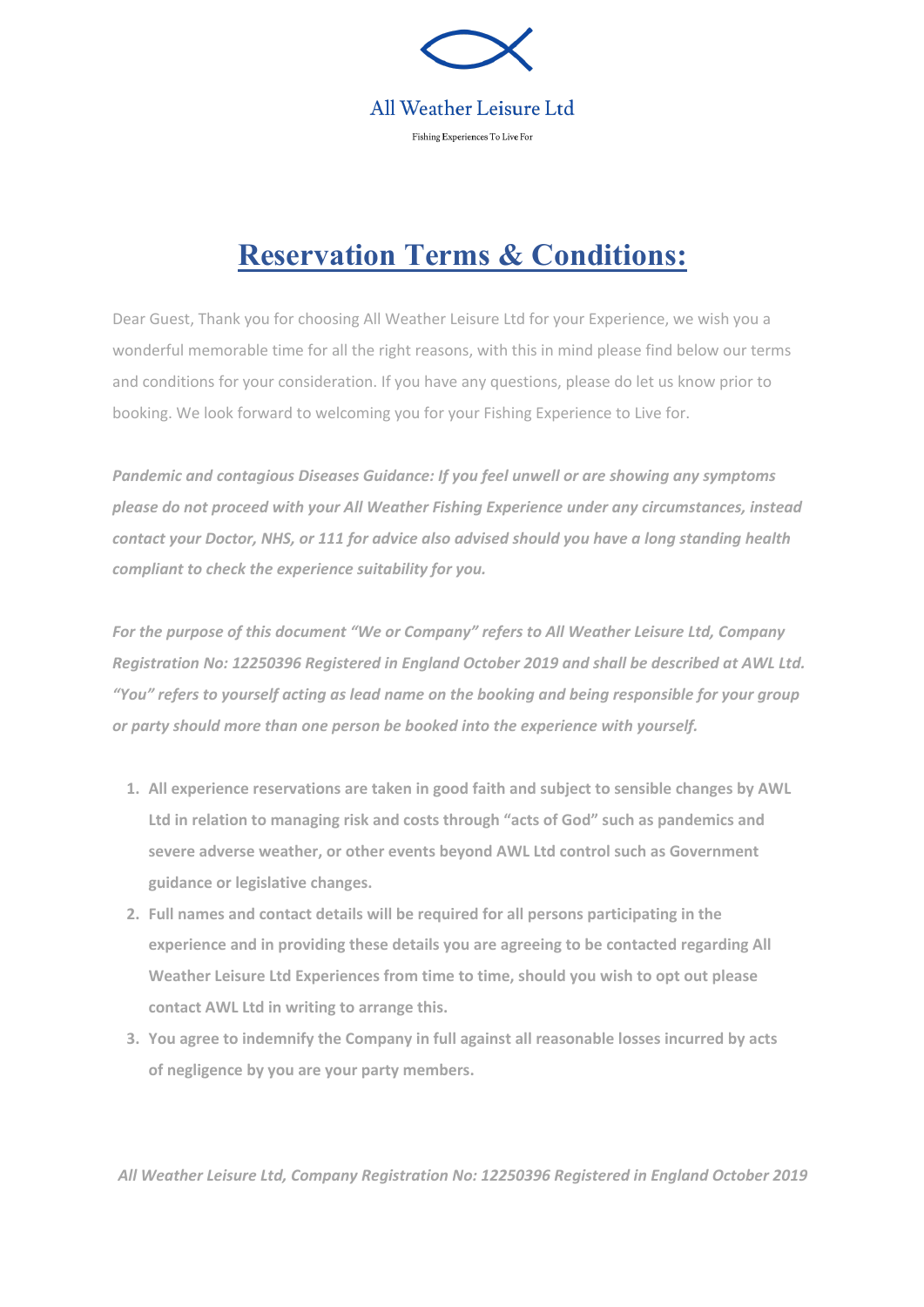

## All Weather Leisure Ltd

#### Fishing Experiences To Live For

- **4. Acts of aggression or physical abuse will not be tolerated by the Company and you will be asked to leave the experience in this event. No refund or partial refund will be made if the Company deem this to be the case.**
- 5. The Company have the right to refuse bookings at their discretion, no reasons need to be given but all monies paid will be refunded in full except in clauses 1, 5, 7, 8, 11, 12, 13, 15 & 16.
- 6. The company cannot and will not accept any liability under any circumstances relating to any loss or damage to persons or their effects no matter how caused. The Angling Trust advise all Anglers to carry Third Party Liability insurance and offer this to their members. AWL Ltd advise adequate personal insurance cover should also be taken out by yourself.
- 7. The company or its representative has the right to alter trip venue/s and trip times at short notice if conditions dictate so. The Company will communicate any necessary changes to you.
- 8. Full payment or a minimum 50% deposit payment is required within 72 hours of any reservations being made unless otherwise agreed in writing with the Company or its representatives
- 9. All outstanding balance payments are due prior to commencement of the experience unless otherwise agreed with AWL Ltd. Non-payment cases, AWL Ltd reserve the right to recover the experience costs plus all reasonable legal and administrative costs incurred to collect the debt by whatever means necessary.
- 10.AWL Ltd currently accept payment by direct bank transfer only however this may be subject to change as and when necessary.
- 11.A re-booking charge for reasonable costs may be charged by AWL Ltd for any experience which is changed by you.
- 12.Experiences which are cancelled by you within 30 days of the initial date/s, will if possible be rebooked for a mutually convenient date no refunds will be Guaranteed and are subject to AWL Ltd discretion based on your particular circumstances.
- 13.All rebooked experiences made on public or bank holidays are subject to an additional 50% surcharge on the original quoted rate, rebooked dates over 12 months are at the Company discretion and reasonable surcharges may apply.
- 14.All equipment, safety kit, tackle used during the experience must be returned in good order. All damage must be notified to the company's representative at the time of incident. All loss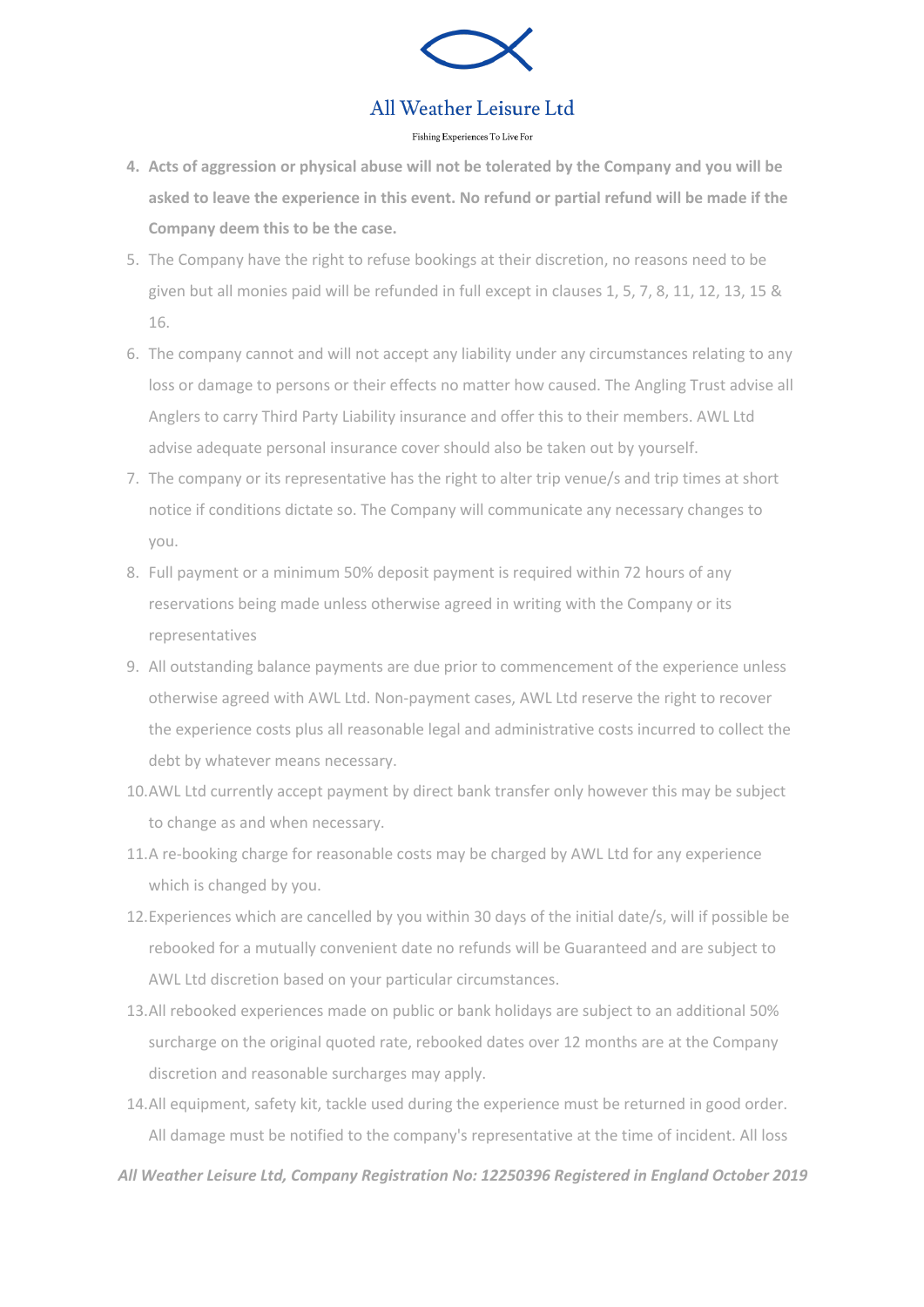

## All Weather Leisure Ltd

### Fishing Experiences To Live For

or damages are payable in full at current retail prices on production of an invoice by AWL Ltd.

- 15.Summer Pike fishing experiences are all subject to the water temperature to help ensure the welfare of the Pike. Alternative fish species will have to be fished for in this instance.
- 16.Any persons which are deemed unsafe by the Company and could put the safety of the boat and/or experience participants in danger will not be permitted to proceed; no refunds will be given in this case.
- 17.Persons under the influence Alcohol, drugs and medication are not permitted unless agreed in writing with AWL Ltd. (Please provide evidence on prescription drugs and their effects when informing AWL Ltd of your personal circumstances at the time of booking or asap)
- 18.Safety equipment is available for your use, if you require instruction AWL Ltd will be happy to provide this upon request.
- 19.All Anglers (unless exempt) must be in possession of a valid Environment Agency Rod License. Licences can be purchased online no less than 30 minutes prior to you starting fishing. AWL Ltd can assist you in purchasing these from the Environment Agency.
- 20.Any venues that require the purchase of a day ticket/permit may be charged additional to the quoted rates unless otherwise agreed with AWL Ltd
- 21.All local fishing by-laws and fishery rules must be adhered to by you during the Experience.
- 22.All "*Special Offers*" are subject to availability and cannot be used in conjunction with any other offers. AWL Ltd reserve the right to withdraw them at any time and without prior notification
- 23.We accept no responsibility for any costs that you incur if we cannot offer your chosen dates including but not restricted to accommodation costs, travel costs please ensure we have the dates available before booking any accommodation.
- 24.No wild fish will be removed or killed by any persons whilst on any of our Experiences under any circumstances except where Commercially stocked for the purpose of catch and dispatch.
- 25.Agreement to these terms and conditions is made by booking your Experience with AWL Ltd.

Terms & Conditions Revision April 2021 – Neil Riding – Director/Owner AWL Ltd. 07973752204.